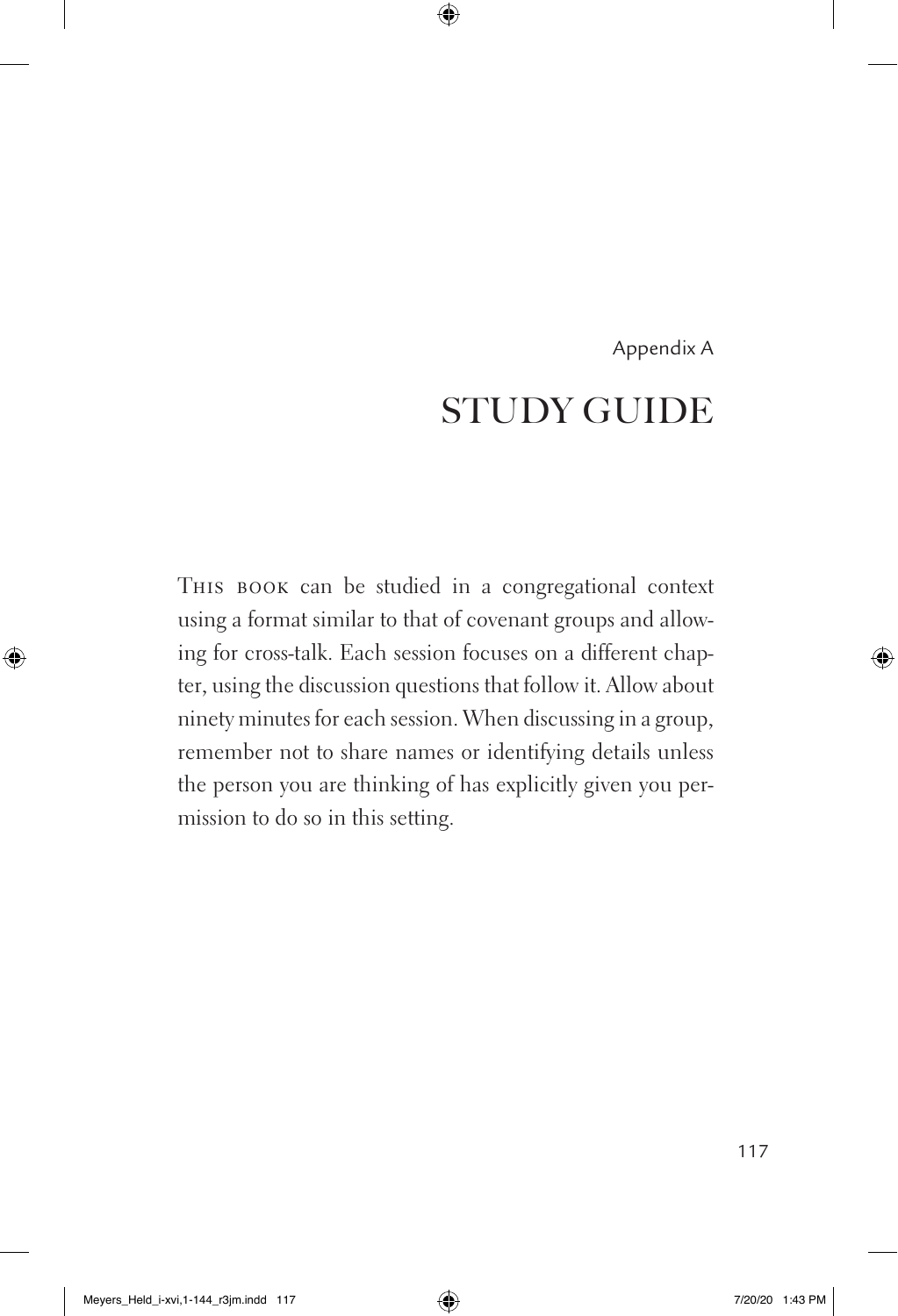## Overall session structure

| <b>ELEMENT</b>                           | <b>DESCRIPTION</b>                                                                                                                                                                                                               |
|------------------------------------------|----------------------------------------------------------------------------------------------------------------------------------------------------------------------------------------------------------------------------------|
| Opening words<br>and chalice<br>lighting | Suggested opening words:                                                                                                                                                                                                         |
|                                          | "Even when our hearts are broken by our own<br>failure or the failure of others cutting into our<br>lives.                                                                                                                       |
|                                          | even when we have done all we can and life is<br>still broken,                                                                                                                                                                   |
|                                          | there is a Universal Love that has never broken<br>faith with us and never will."                                                                                                                                                |
|                                          | -Rebecca Ann Parker, #184 in Lifting<br>Our Voices: Readings in the Living<br>Tradition (Boston: Unitarian<br>Universalist Association, 2015)                                                                                    |
| Check-in<br>(optional)                   | If you think you will have enough time, you can<br>ask each person what they are bringing into the<br>meeting.                                                                                                                   |
| Silent reflection                        |                                                                                                                                                                                                                                  |
| Reading                                  | Select a 3- to 4-page passage from the chapter<br>to read. For short chapters such as the<br>introduction, this may include the entire<br>chapter. For longer ones, choose from the<br>beginning text or one of the subheadings. |
| Discussion                               | Use the discussion questions that follow each<br>chapter.                                                                                                                                                                        |